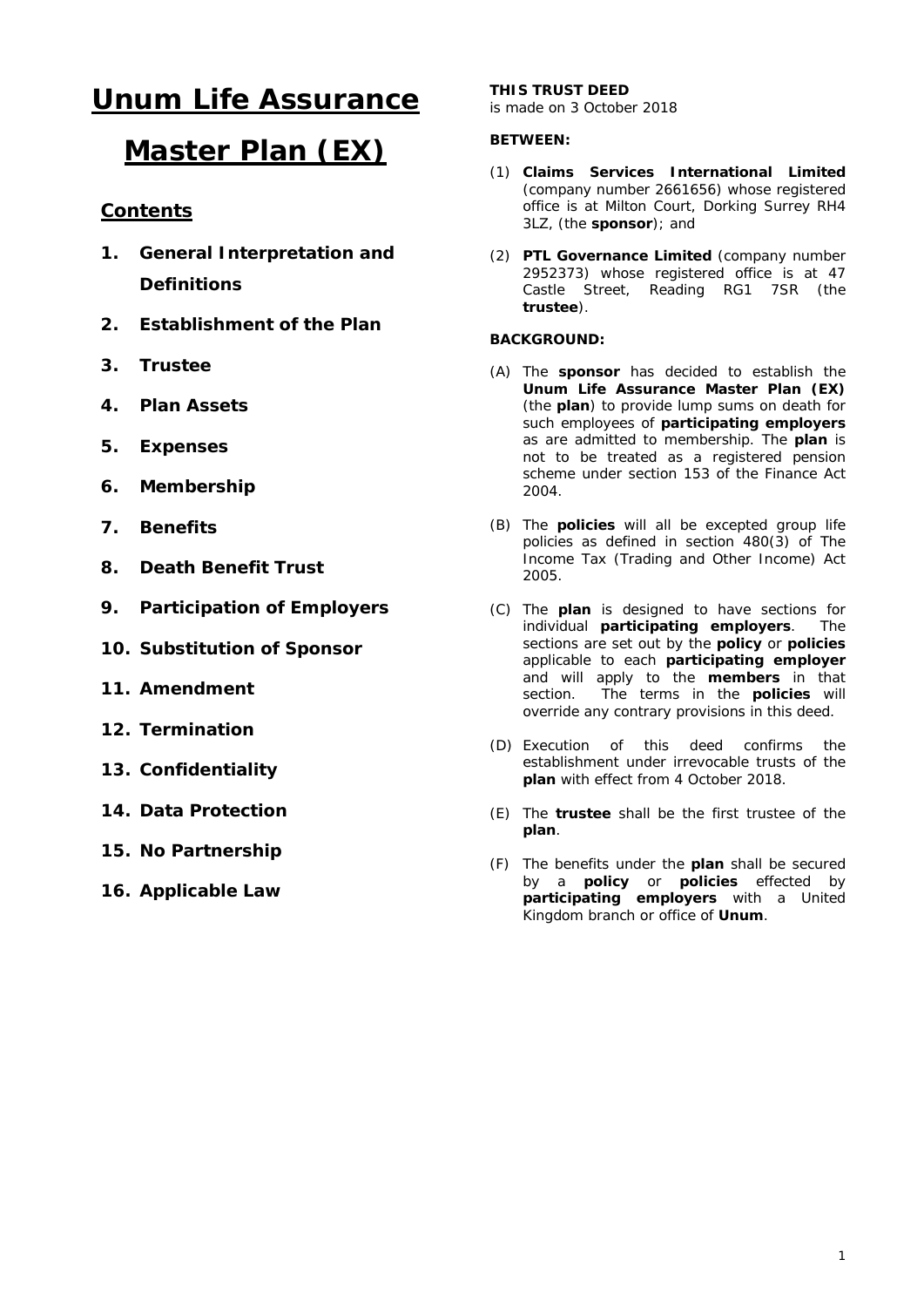## **NOW THIS DEED PROVIDES** as follows:

#### **1. GENERAL INTERPRETATION AND DEFINITIONS**

#### **1.1 Interpretation**

- 1.1.1 In this deed where the context so allows, words in the singular shall include the plural and vice versa, and any term of a masculine gender may be read to include the feminine gender.
- 1.1.2 References in this deed to any statute or regulation made under it shall include a reference to any statutory amendment or re-enactment or as changed by law.
- 1.1.3 Without affecting the rights of the **sponsor** or the **trustee**, or those persons admitted to participate in the **plan** under clause [9.1.1,](#page-5-0) no other person shall be entitled to rights under the Contracts (Rights of Third Parties) Act 1999 as a result of this deed.

## **1.2 Definitions**

1.2.1 In this deed and any subsequent amendment the following expressions shall have the meaning given to them below:

> **beneficiary** means such persons named below as are living at the date of the death of the **member**, but shall not include any person who is prohibited from benefiting from the **plan** by virtue of Section 482(3) of the Income Tax (Trading and Other Income) Act 2005:

- (a) the **spouse** or **civil partner** of the **member**;
- (b) the children and remoter descendants of the **member**;
- (c) any other children and remoter descendants of the parents of the **member**, and of the parents of the **spouse** or **civil partner** of the **member**;
- (d) any **spouse**, **civil partner**, widow or widower of any of the persons described in paragraphs (b) and (c) above;
- (e) the parents of the **member**, the parents of the **spouse** or **civil partner** of the **member**;
- (f) any person to whose advancement, maintenance, education or support the **member** shall, in the opinion of the **trustee**, have contributed;
- (g) any individual person or charity (including an unincorporated body or association) notified by the **member** to the **trustee** as a person or body who the **member** wishes to be

considered as a recipient of benefit in the event of their death;

- (h) any individual person or charity (including an unincorporated body or association) who or which are entitled to an interest in the **member's** estate in accordance with their will;
- (i) the trustees of a trust independent of the **plan** for the benefit of one or more of the above **beneficiaries**;

the relationships described above shall include adoptive and step-relationships and relationships of the half-blood, and any former spouse or **civil partner** of the **member** and children conceived but yet to be born at the **member's** death.

**benefit** means the lump sum amount payable on the death of a **member**. The amount of **benefit** actually payable under the **plan** shall be limited to the amount paid to the **trustee** in respect of the **member** from the **policy**.

**civil partner** means a person in a registered civil partnership under the Civil Partnership Act 2004, or treated as being in a registered civil partnership under that Act.

**deposit taker** has the meaning given in sections 49(8A) and 49(8B) of the Pensions Act 1995.

**member** means an employee in respect of whom **benefit** is payable under a **policy**.

**participating employer** means any person or body accepted by the **sponsor** to participate in the **plan** under clause [10.](#page-5-1) In respect of any **member** 'the **participating employer**' means that one or more of the **participating employers** by which they are for the time being employed.

**plan** means the Unum Life Assurance Master Plan (EX) constituted by this deed.

**policy** means a policy for the time being in force issued by **Unum** covering some or all of the employees of a **participating employer** or **participating employers** to secure lump sum death benefits to be held on the trusts of the **plan**. Unless and until the **sponsor** directs otherwise, all **policies** shall be excepted group life policies as defined in section  $\frac{1}{480(3)}$  of The Income Tax (Trading and Other Income) Act 2005.

**premiums** means the premium payable under the **policy**.

**professional adviser** means any qualified solicitor, barrister, accountant, actuary, broker, medical practitioner or any other<br>professional person the **trustee** professional person the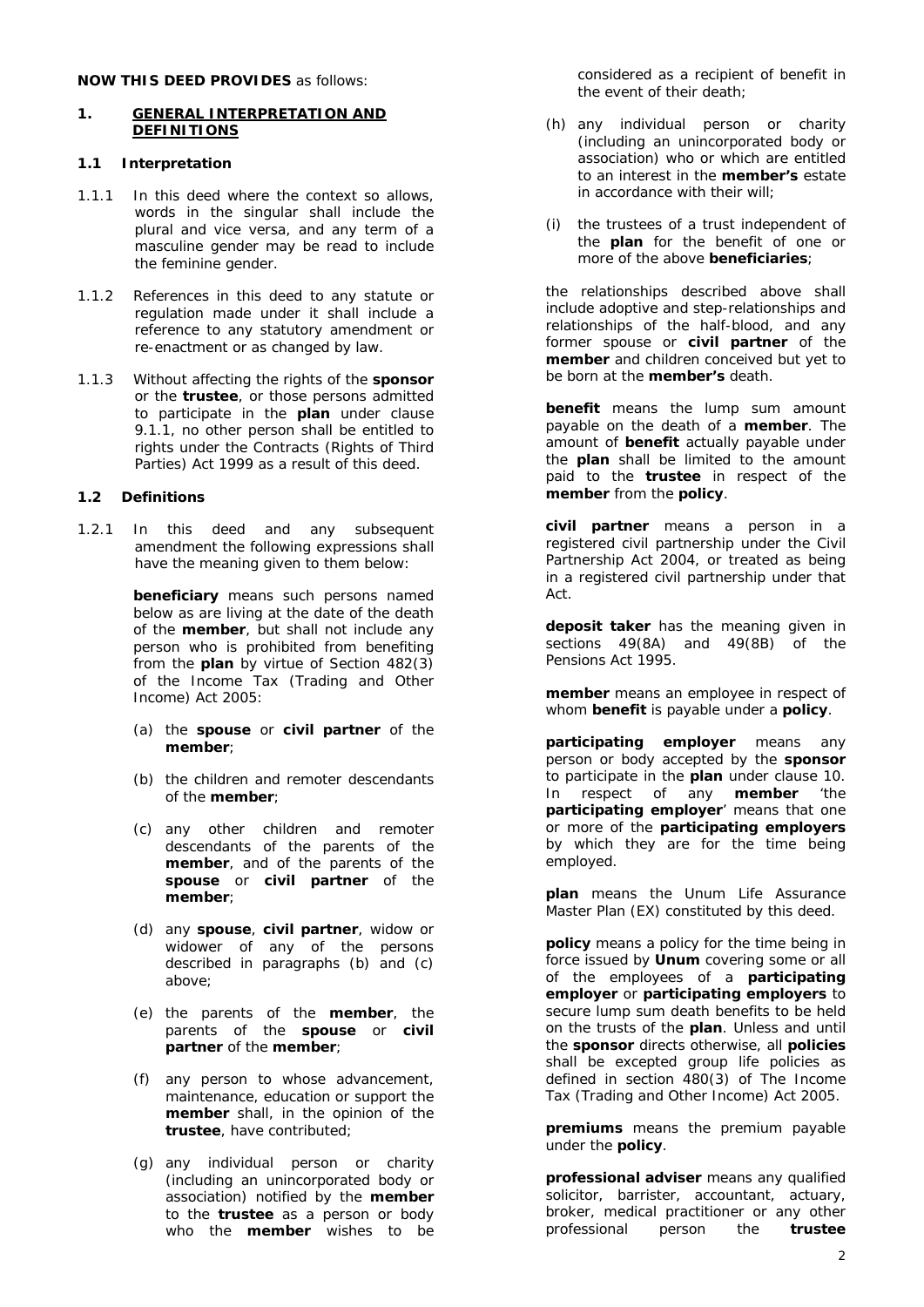reasonably believes to have the appropriate skills and experience to provide advice on a particular area and who provides that advice by way of business.

**sponsor** means Claims Services International Limited or any company, firm or person who becomes the sponsor under clause [10.](#page-6-0)

**spouse** means a legal husband or wife, including a same sex spouse, or a person who in the opinion of the **trustee** is a cohabiting dependent partner of the deceased **member** or the first surviving if more than one such person.

**trust deed** means this deed and any other formal documents governing the operation of the **plan** at any time.

**trustee** means PTL Governance Limited or any person who becomes the trustee or trustees of the **plan** under clause [3.2.](#page-2-0)

**Unum** means the company called Unum Limited (company number 4921121), incorporated under the laws of England and Wales with its registered and head office at Milton Court, Westcott Road, Dorking RH4 3LZ.

## **2. ESTABLISHMENT OF THE PLAN**

- **2.1** The **sponsor** establishes the **plan** under irrevocable trusts with effect from 4 October 2018.
- **2.2** The **sponsor** hereby appoints the **trustee**, and the **trustee** hereby accepts appointment as the first trustee of the **plan**.
- **2.3** The trust established by this **trust deed** shall be administered by the **trustee** in accordance with the provisions of this **trust deed**, as amended from time to time.
- **2.4** The **plan** shall be interpreted so as to meet the requirements of a relevant life policy defined in Section 393B of the Income Tax (Earnings and Pensions) Act 2003 and Section 480 of the Income Tax (Trading and Other Income) Act 2005 and any other relevant legislation.

## **3. TRUSTEE**

## **3.1 General provisions**

3.1.1 The **trustee** shall ensure the sole purpose of the **plan** remains at all times the payment of lump sums on death in respect of any **member** and that the **trust deed** and the **policies** continue to meet the requirements to be an excepted group life policy within the meaning of section 480(3) of The Income Tax (Trading and Other Income) Act 2005.

- 3.1.2 The **trustee** shall at all times observe the provisions of the **trust deed** and any amendments made from time to time to the **plan** or as required by overriding legislation.
- 3.1.3 The decision of the **sponsor** shall be final on all matters of doubt arising under the **plan**, all questions which are left to their determination or decision in relation to the **plan**, and on all matters relating to the management and administration of the **plan** on which the **trust deed** is silent. The **sponsor** need not give reasons for any decision.
- 3.1.4 The **trustee** shall have the power, with the **sponsor's** consent, to make or revoke any regulation or other provision (not being inconsistent with the **trust deed**) as they think fit relating to any matter or thing not provided for under the **trust deed**, or for the administration of the **plan**. The **trustee** shall have the power generally to do all such acts and things as they may consider necessary or expedient for the maintenance and preservation of the **plan** and of the rights of the **members** and/or any **beneficiary** subject always to the consent of the **sponsor**.
- 3.1.5 If the **trustee** or the **sponsor** become aware that the **plan** may be subject to any tax or any fiscal imposition which was not anticipated at the establishment of the **plan**, they shall consult each other in good faith with a view to considering whether any amendment should be made to the **plan** under clause [11](#page-6-1) or whether the **plan** should be terminated under clause [12,](#page-6-2) and shall use their respective reasonable endeavours to implement any actions agreed.

## <span id="page-2-0"></span>**3.2 Appointment and removal of trustee**

- <span id="page-2-1"></span>3.2.1 The **sponsor** may by deed remove a **trustee** or appoint a new or additional **trustee** without any limit on numbers provided that one month's written notice shall be given to any **trustee** before that **trustee's** removal. Unless a body corporate (whether or not a trust corporation) is the sole **trustee** there must always be at least two **trustees**.
- 3.2.2 A **trustee** may resign as a **trustee** by serving at least one month's written notice or at least three months' notice if the **trustee** is a body corporate (unless the **sponsor** permits a shorter notice period) on the **sponsor**. If following such resignation there would be less than the minimum number of **trustees** specified in clause [3.2.1](#page-2-1) the **sponsor** shall immediately appoint a new **trustee** or **trustees**, failing which the **sponsor** will instead become the **trustee**.
- 3.2.3 The resigning **trustee** shall execute such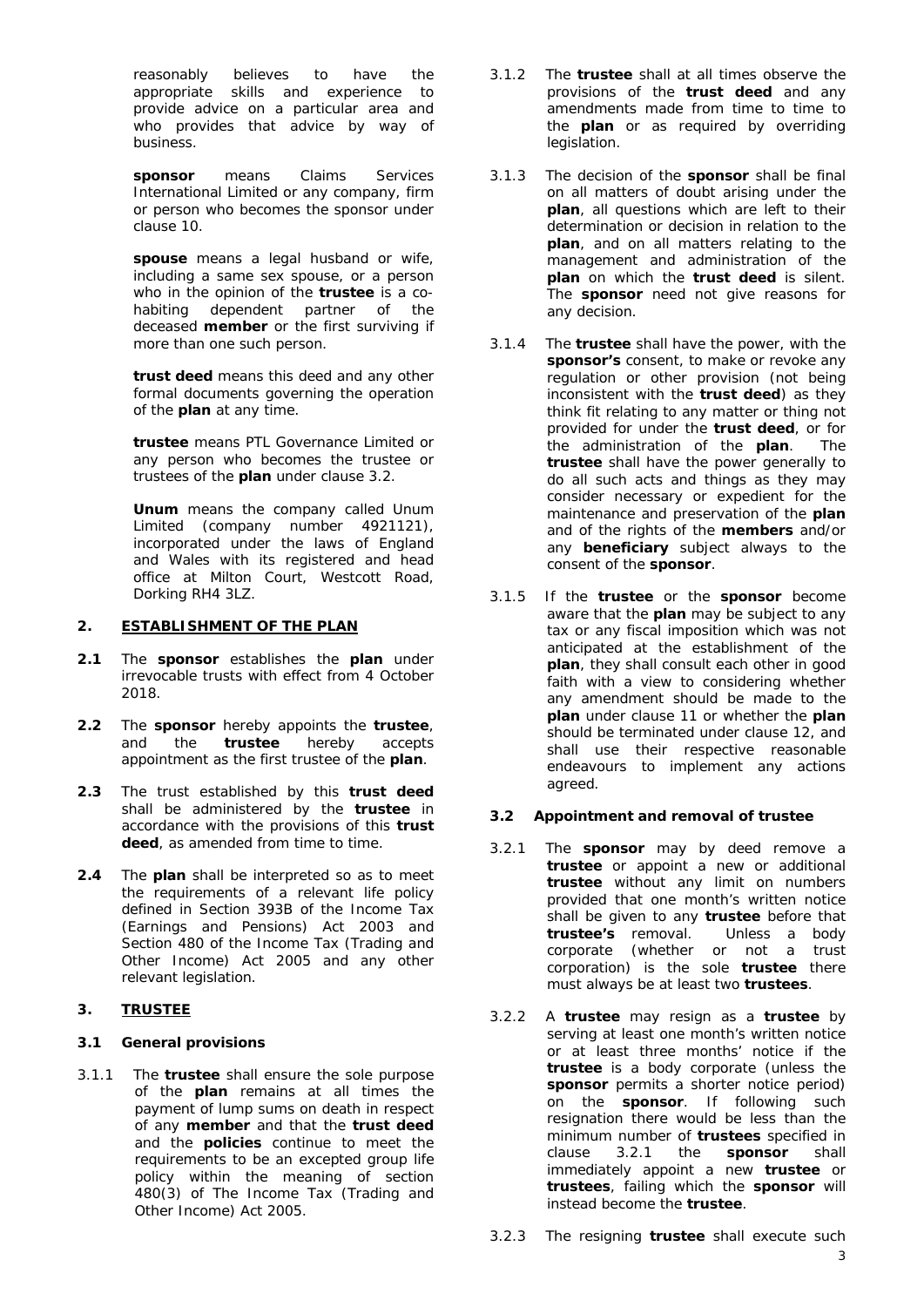documents and do all such things as may be necessary to give effect to their resignation.

## <span id="page-3-0"></span>**3.3 Payment of trustee**

3.3.1 Any **trustee** may be paid such fees as may be agreed with the **sponsor**. **Trustee** fees agreed by the **sponsor** shall be paid by the **sponsor** except for any expenses or costs under clause [8.1.7.](#page-4-0)

## **3.4 How trustee may act**

- 3.4.1 If a corporate body is sole **trustee** its procedures and the conduct of its internal affairs shall be governed by its constitution.
- 3.4.2 Where there is more than one **trustee**, the **trustees** shall decide, in consultation with the **sponsor**, how to conduct their meetings.
- 3.4.3 The **trustee** shall keep written records of their proceedings and decisions, and of all receipts and payments of **plan** assets.

## **3.5 Governance**

3.5.1 The **trustee** shall ensure the **plan** complies with all applicable legislative requirements concerning the governance and administration of the **plan**.

#### **3.6 Delegation and professional advice**

- 3.6.1 The **trustee** may with the consent of the **sponsor** delegate (and if the **trustee** so decides permit a delegate to sub-delegate) any business relating to the **plan** for such periods and on such terms (including protection in favour of the delegate) and at such remuneration (if any) as the **trustee** thinks fit, and agreed with the **sponsor**, excepting the exercise of any discretion under the trusts of the **plan**. Any such delegation (or sub-delegation) shall be authorised in writing before the exercise of any such delegated authority.
- 3.6.2 The **trustee** may, as they think fit, obtain the advice of any **professional adviser**. The **trustee** shall not be liable for any loss or error that results from having acted on any such advice.

## **3.7 Trustee protection**

3.7.1 The **trustee** (and any director or officer of a corporate **trustee**) shall not incur any personal responsibility or be liable for anything whatsoever except for breach of trust knowingly and intentionally committed or condoned by them or in the case of a professional **trustee** out of their own negligence.

## **3.8 Bank accounts and investment**

3.8.1 The **trustee** shall maintain in its name a separate account with such **deposit taker** as the **sponsor** may agree to hold money belonging to the **plan** save for any sums held outside the **plan** under clause [8.3.3.](#page-4-1)

## **4. PLAN ASSETS**

- **4.1** Plan assets shall consist of:
	- a. the **policy** or **policies**;
	- b. monies held by the **trustee** representing the payment of **benefits**; and
	- c. interest paid on the sums referred to in (b) above.
- **4.2** Each **policy** shall be held upon trust for the purposes of the **plan**.
- **4.3** The **trustee** will hold all the assets that it receives and the property representing them and all the income on trust to pay the **benefits** under the **plan**.

## <span id="page-3-1"></span>**5. EXPENSES**

**5.1** Any costs, charges and expenses (including interest thereon) of operating the **plan** shall be paid by the **sponsor** except for any expenses or costs under clause [8.1.7](#page-4-0) or taxation or costs under clause [8.3.](#page-4-2)

## **6. MEMBERSHIP**

## **6.1 Membership**

- 6.1.1 An employee is eligible to be a **member** of the **plan** if they are eligible for **benefit**  under the **policy**. An eligible employee's membership of the **plan** shall be on such terms (including as to termination of eligibility) as are set out in the **policy** and who satisfies any conditions imposed by the **participating employer** and/or the **sponsor**.
- 6.1.2 The decision of **Unum** as to the eligibility of any employee under the **policy** is final.

## **6.2 Termination of membership**

6.2.1 An employee ceases to be a **member** on the earliest date on which cover under the **policy** ceases in respect of that employee.

## **7. BENEFITS**

**7.1** A lump sum will be payable in respect of a **member's** death to the **member's beneficiaries** in accordance with clause [9.](#page-4-3) The amount of the lump sum will be the amount paid in respect of the **member** from the **policy**.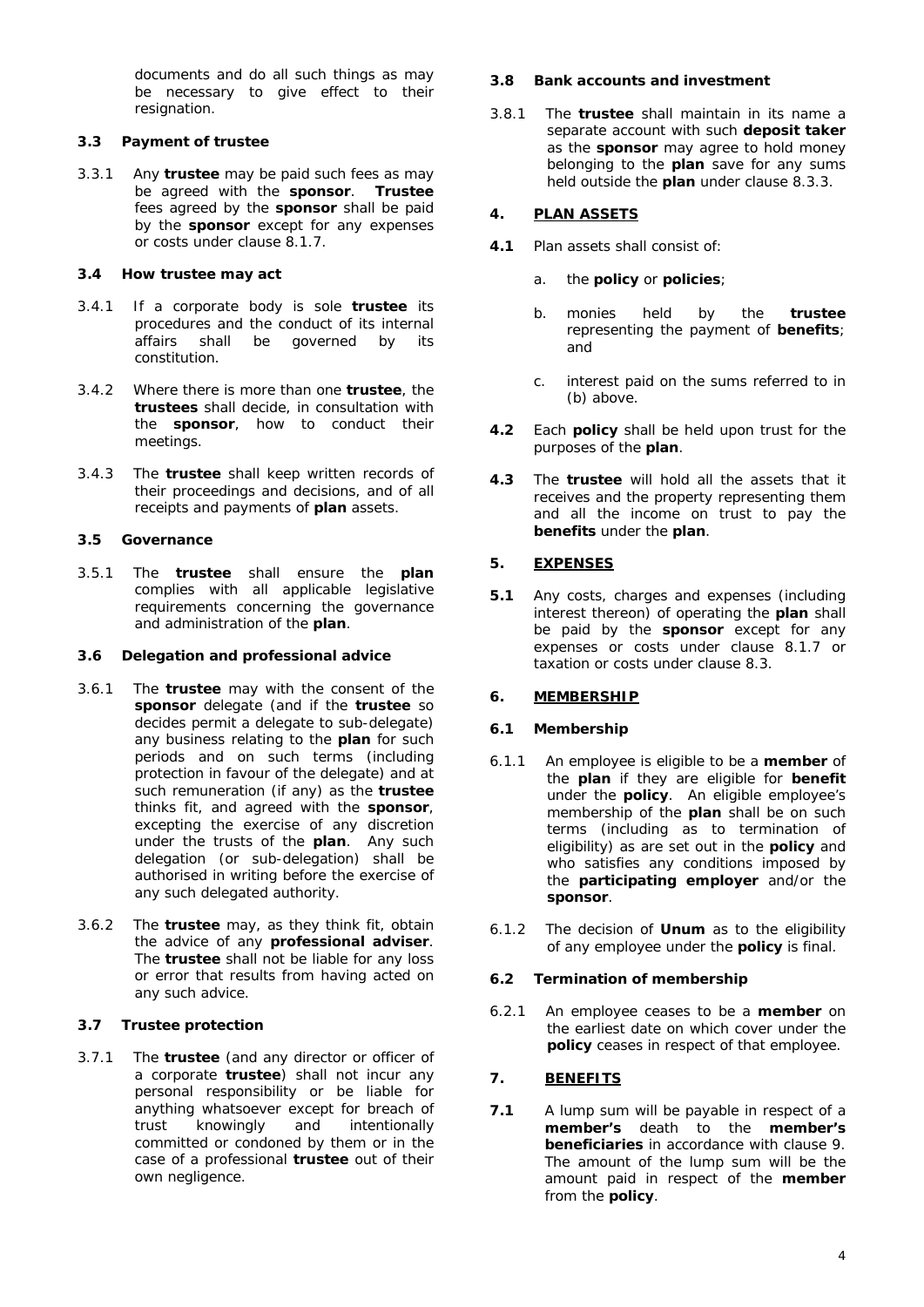- **7.2** The **benefit** may be reduced by tax, duty or other imposition due in respect of the **benefit** in accordance with clause [8.3.](#page-4-2)
- **7.3** No **benefit** shall be capable of being assigned or applied for the benefit of any person other than the person entitled or contingently entitled to that **benefit**.
- **7.4** Notwithstanding anything in the other provisions of the **trust deed**, the **trustee** shall be liable to pay the **benefit** only to the extent that the **benefit** will be met under the terms of the **policy** by which the **benefit** is insured.

## <span id="page-4-3"></span>**8. DEATH BENEFIT TRUST**

## <span id="page-4-5"></span>**8.1 Trusts of the plan**

- <span id="page-4-4"></span>8.1.1 **Benefit** payable under the **plan** shall be held by the **trustee** on the trusts of the **plan** with power to pay it in such shares (and by one payment or a series of two or more payments) as the **trustee** in its sole discretion shall decide to any or all of the **member's beneficiaries**.
- 8.1.2 The **trustee** shall ensure such money held on trust is held in cash with a **deposit taker** solely for this purpose. Interest accrued on the **benefit** may be paid to the **member's beneficiary** or **beneficiaries** if the **trustee** so decides or otherwise retained for the general purposes of the **plan**.
- 8.1.3 To the extent (if any) the **benefit** has not been paid in accordance with clause [8.1.1](#page-4-4) above within 2 years of the date that the **trustee** is notified of the **member's** death the **trustee** may pay any balance to such charity or charities as the **trustee** chooses.
- 8.1.4 The **trustee** shall take reasonable steps to establish the identity of, but is not obliged to identify all, potential **beneficiaries** of a **benefit** or the legal right of the **beneficiary** to receive the **benefit** and shall be entitled to rely upon information provided by the appropriate **participating employer** if it so decides.
- 8.1.5 The **trustee** may have regard to any document signed by the **member** expressing their wishes for the disposal of any sum payable under this clause [9.1.](#page-4-5) The **participating employer** shall use all reasonable endeavours to obtain and maintain a suitable nomination form from each **member**. The **participating employer** shall retain any such nomination form until such time as the **trustee** is required to determine the **benefit** payable under the **plan**.
- <span id="page-4-6"></span>8.1.6 The **trustee** may exercise its power under this clause by transferring or paying the **benefit** (or any part of it) to trustees to

hold on revocable or irrevocable trust (including discretionary trust) for any one or more of the **member's beneficiaries** as it shall decide. The **trustee** shall have the power to appoint or remove a trustee or trustees to such trust as it shall decide and may provide for the payment of the appointee from the **benefit**.

<span id="page-4-0"></span>8.1.7 Any expenses or costs incurred in the establishment of a separate trust in connection with any payment under clause [8.1.6,](#page-4-6) may be deducted from the **benefit** if the **trustee** so decides.

## **8.2 Incapacity and minority**

- 8.2.1 If in the opinion of the **trustee**, a **beneficiary** is incapable of acting by reason of illness, mental disorder, minority or otherwise the **trustee** may retain any money due to the **beneficiary** for any period and then pay it to the **beneficiary** or to their estate or to any other person who is or appears to the **trustee** to be responsible for their care.
- 8.2.2 The **trustee** shall not be obliged to attempt to determine whether any person has a legal right to be responsible for the care of the **beneficiary** and the receipt of any **benefit** by such person will be a complete discharge to the **trustee**.

## <span id="page-4-2"></span>**8.3 Taxation**

- <span id="page-4-7"></span>8.3.1 The **trustee** may deduct from any **benefit** any tax, duty or other imposition for which it may be liable in respect of such **benefit**. Where the **trustee** is liable to tax, duty or any other fiscal imposition in respect of any **benefit** under the **plan**, the **trustee** may apply the **benefit** in whole or in part in the payment of such liability (including any interest due) and deduct the amount so paid from the **benefit**, or postpone payment of the **benefit** until the liability has been met or provision satisfactory to the **trustee** made for its discharge. This power shall extend to any tax for which the **trustee** may be liable jointly with any other person, including a **member** or another person entitled to the payment and to any charge to tax, any interest due to HM Revenue & Customs and any penalties payable to HM Revenue & Customs.
- <span id="page-4-8"></span>8.3.2 The **trustee** may also deduct from any **benefit** as in clause [8.3.1](#page-4-7) any costs, charges and expenses (including interest thereon) in relation to assessing whether it is liable for any tax, duty or other imposition and reporting and settling any payments due, in respect of such **benefit**.
- <span id="page-4-1"></span>8.3.3 The **trustee** may exercise its power under this clause by transferring the **benefit** (or any part of it) out of the **plan** to be held in a separate account with such security as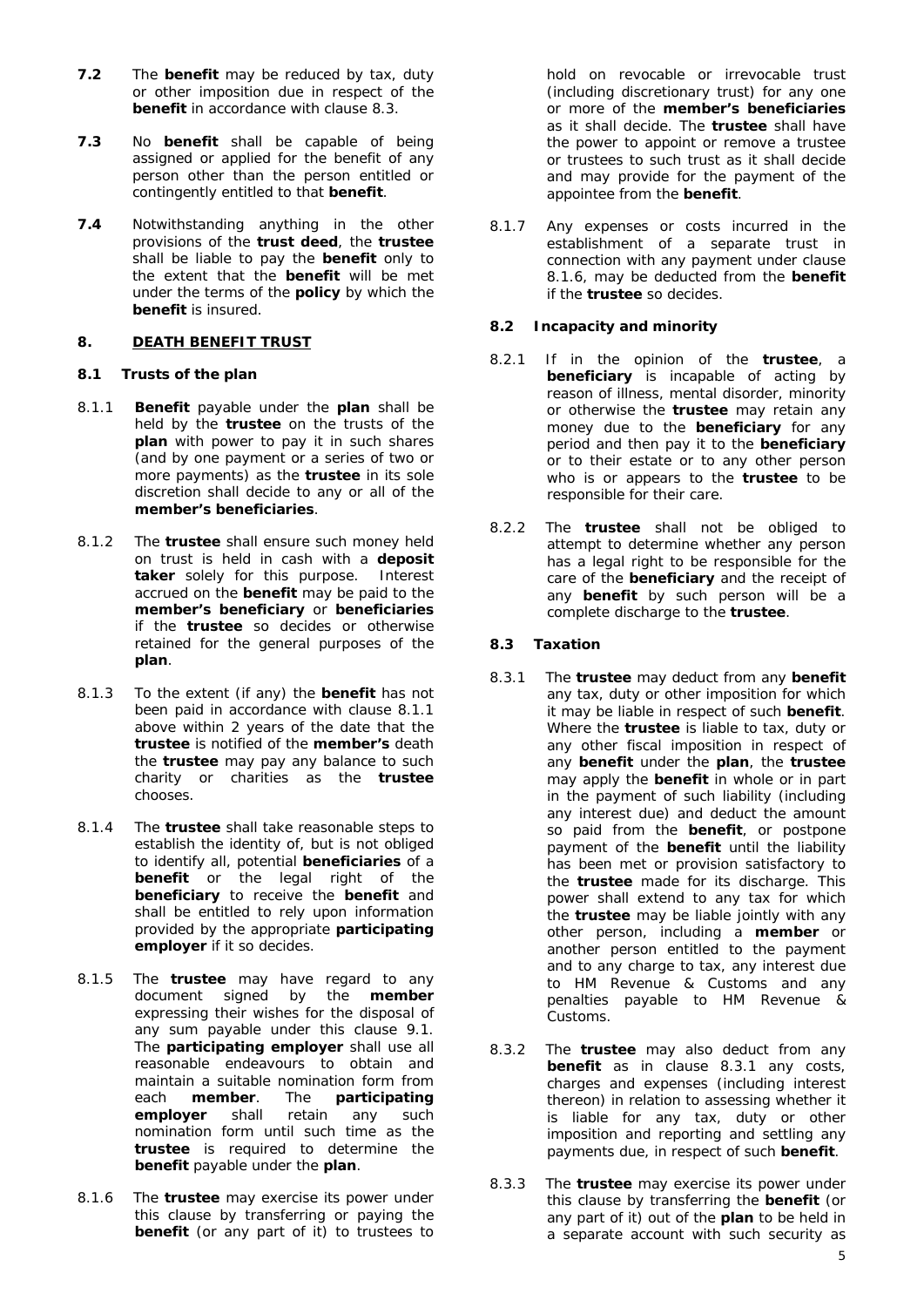the **trustee** shall determine in its absolute discretion. If the amount transferred is greater than any liability incurred under clause [8.3.1](#page-4-7) and [8.3.2](#page-4-8) then the **trustee** will pay the balance to the **benefit** recipients in such proportions as the **trustee** in its absolute discretion decides.

- 8.3.4 If for any reason there is an underpayment of the liability under clause [8.3.1](#page-4-7) and [8.3.2](#page-4-8) resulting in an overpayment of **benefit**, then the **trustee** may recover the amount of the overpayment from the recipients.
- 8.3.5 The **trustee** may be indemnified by the **participating employer** against all or part of any liability incurred by the **trustee** arising under clause [8.3.1](#page-4-7) and [8.3.2.](#page-4-8)
- 8.3.6 Neither **Unum** nor the **sponsor** will become involved in any arrangements to pay tax due to HM Revenue & Customs in relation to the **plan** or as a result of payment of the **benefit**.

## <span id="page-5-1"></span>**9. PARTICIPATION OF EMPLOYERS**

#### **9.1 Participation of employers**

<span id="page-5-0"></span>9.1.1 The **sponsor** may admit any company, firm or person to participation in the **plan** as a **participating employer** provided that some or all of its employees are covered by a **policy** with **Unum** and all other companies, firms or persons covered by the **policy** also participate in the **plan**. The **sponsor** may accept such form of confirmation as it agrees, from time to time, as notice of a company's, firm's or person's intention to participate in the **plan**. Participation will take effect on the date agreed by the **sponsor**.

#### **9.2 Employer ceasing to participate**

- 9.2.1 A **participating employer** shall cease to participate in the **plan** when any of the following events takes place or when any notice given in accordance with the following provisions takes effect:
	- (a) the date they no longer have cover under a **policy** with **Unum**;
	- (b) where cover under a **policy** with **Unum** has not terminated, all of the **participating employers** covered under the **policy** (and not some only) may nonetheless cease to participate in the **plan** by giving one month's written notice to the **sponsor**;
	- (c) if required to do so by notice in writing from the **sponsor**; or
	- (d) the **trustee** decides to terminate the participation of the **participating employer** at any time after the **participating employer** enters **participating employer** enters liquidation, provisional liquidation,

administration, receivership, administrative receivership or a voluntary arrangement.

## **9.3 Obligations of participating employers**

- 9.3.1 Each of the **participating employers** agrees (for itself and on behalf of any of its current and future associated or subsidiary employers participating in the **policy** which employ or which will employ **members**) to be bound by the provisions of the **trust deed** and the provisions of the **policy** and to comply with all the conditions of the **trust deed** and the **policy** so far as they apply to them.
- 9.3.2 Nothing in the **trust deed** or the **policy** restricts the right of a **participating employer** to terminate the employment of any of its employees who is a **member**.
- 9.3.3 The **participating employer** shall indemnify the **sponsor** and/or the **trustee** in respect of all reasonable costs or additional liabilities incurred by the **sponsor** or the **trustee** as a consequence of the **participating employer** breaching the terms of this **trust deed** and/or any applicable laws. For the avoidance of doubt, this includes the costs to the **sponsor** and/or the **trustee** of any additional work or expenditure (which includes, but is not limited to, legal costs) which it is required to provide as a result of the **participating employer's** breach of the provisions of the **trust deed** and/or any applicable laws.

#### **9.4 Supply of information by participating employers**

- 9.4.1 Each **participating employer** must on request promptly supply to the **trustee** (or as the **trustee** may direct) such information as it may require, and do or procure the doing of such acts or deeds as the **trustee** and/or the **sponsor** may require, in connection with the administration of the **plan**. In particular (but without limitation), in the event of the death of a **member** a **participating employer** must provide:
	- (a) details of the deceased **member's** personal representatives and of such other persons as the **trustee** may request for the purposes of clause [9;](#page-4-3)
	- (b) any expression of wishes completed by the deceased **member** and held by the **participating employer**, a copy of the deceased **member's** will and such other documents as may evidence the deceased **member's** intentions as to who should benefit on their death;
	- (c) details necessary for assessing, reporting and payment of any tax,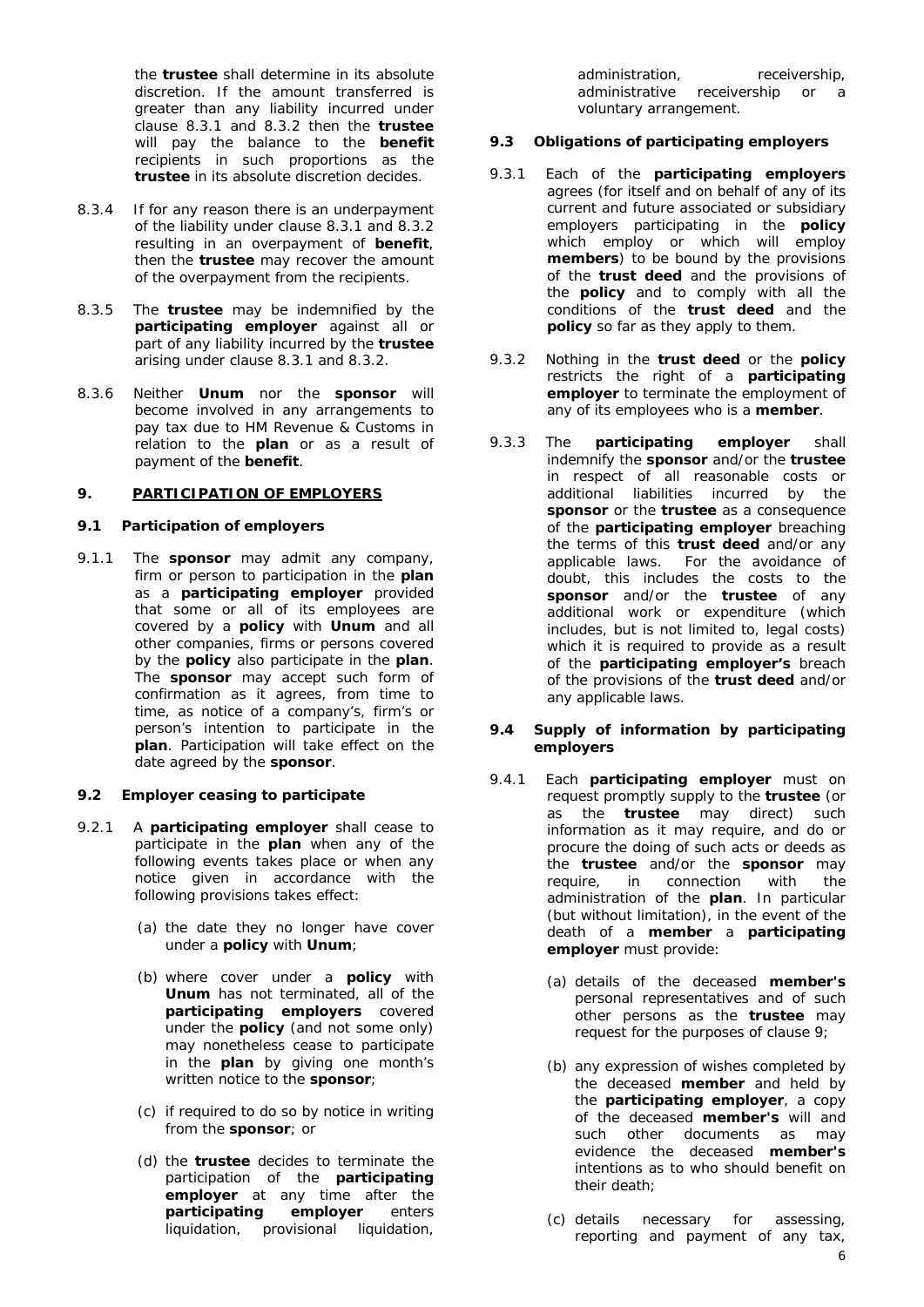duty or other imposition for which the **trustee** may be liable in respect of such **benefit**.

- 9.4.2 The **trustee** may rely upon any information provided to them by a **participating employer**. Upon receipt of that information the **trustees** shall not be under any duty to make further enquiries and shall not be responsible for any resulting loss.
- 9.4.3 In particular, but without prejudice to the generality of the **participating employer's** obligations under clause [13](#page-6-3) below, the **participating employer** shall use its reasonable endeavours to ensure that any data, documents, information, or instructions that the **trustee** and/or **sponsor** requires from it (or others acting for it) are provided in a timely, accurate and complete manner, and in a form accessible by the **trustee** or the **sponsor** as appropriate, together with such cooperation and assistance as the **trustee** or **sponsor** may from time to time reasonably require.

#### <span id="page-6-0"></span>**10. SUBSTITUTION OF SPONSOR**

- **10.1** Subject to the consent of the **sponsor** at the time (unless it has been dissolved) any company, firm or person may become the **plan's** sponsor (the new **sponsor**) provided that they execute a deed of substitution in favour of the **trustee** (whose agreement shall not be required) under which they assume the responsibilities of the **sponsor** under the **plan** and agree to observe and perform the provisions of the **plan** applicable to them as the **sponsor**.
- **10.2** From a date that the **sponsor** and the new **sponsor** agree, the **sponsor** shall be released from all obligations in relation to the **plan** and all other provisions of the **plan** shall take effect as if the new **sponsor** had originally been and is the **sponsor**.

## <span id="page-6-1"></span>**11. AMENDMENT**

- **11.1** The **sponsor** may without prior notice to the **members** add, delete or amend the terms of the **trust deed** (and any subsequent deed). Any amendment shall be effected in writing by the **sponsor** and may have retrospective or prospective effect and shall be notified in writing to the **trustee**.
- **11.2** The **sponsor** shall notify the **participating employers** in writing where, in the reasonable opinion of the **sponsor**, such amendment materially affects the **participating employers'** participation in the **plan**.
- **11.3** If all or any part of the **trust deed** is found

to contravene section 480(3) of The Income Tax (Trading and Other Income) Act 2005 such that the **trust deed** and/or the **policies** will not meet the requirements to be an excepted group life policy, the **trust deed** shall stand amended to the extent necessary to ensure that the **trust deed** and the **policies** continue to meet the requirements to be an excepted group life policy within the meaning of section 480(3) of The Income Tax (Trading and Other Income) Act 2005.

## <span id="page-6-2"></span>**12. TERMINATION**

#### <span id="page-6-4"></span>**12.1 Termination of the plan by notice**

- 12.1.1 The **sponsor** shall at any time have the right to terminate the **plan** provided that:
	- (a) termination shall not have retrospective effect; and
	- (b) three months' prior written notice must be given to the **trustee**, **participating employers** and **Unum**.

## <span id="page-6-5"></span>**12.2 Insolvency of the sponsor**

12.2.1 The **plan** shall be terminated if the **sponsor** enters into liquidation or its undertaking is acquired by or vested in another person or it is dissolved, provided a new **sponsor** has not been substituted and the **trustee** is of the opinion there is no reasonable expectation of a new **sponsor** being substituted.

#### **12.3 Winding up the plan following termination**

- 12.3.1 Where **benefit** is being held by the **trustee** upon trust or where any claims in respect of **benefit** have been notified to **Unum**, the provisions of the **plan** shall continue to apply and termination under clauses [12.1](#page-6-4) and [12.2](#page-6-5) shall not have effect until the last remaining **benefit** is paid or applied.
- 12.3.2 Other than the payment of **benefit** due under clause 8 on termination of the **plan** the **trustee** shall not be responsible for the payment of any outstanding liabilities of the **plan** at the date of its termination except to the extent there are **plan** assets available to it that are not **benefit** being held on trust. Such liabilities may include fees and expenses payable to the **trustee** under clauses [3.3](#page-3-0) and [5.](#page-3-1)
- 12.3.3 Any assets remaining in the **plan** shall, subject to any legislative requirements, be returned to the **sponsor**.
- <span id="page-6-3"></span>12.3.4 Upon completion of the matters detailed above the **plan** trusts shall be dissolved.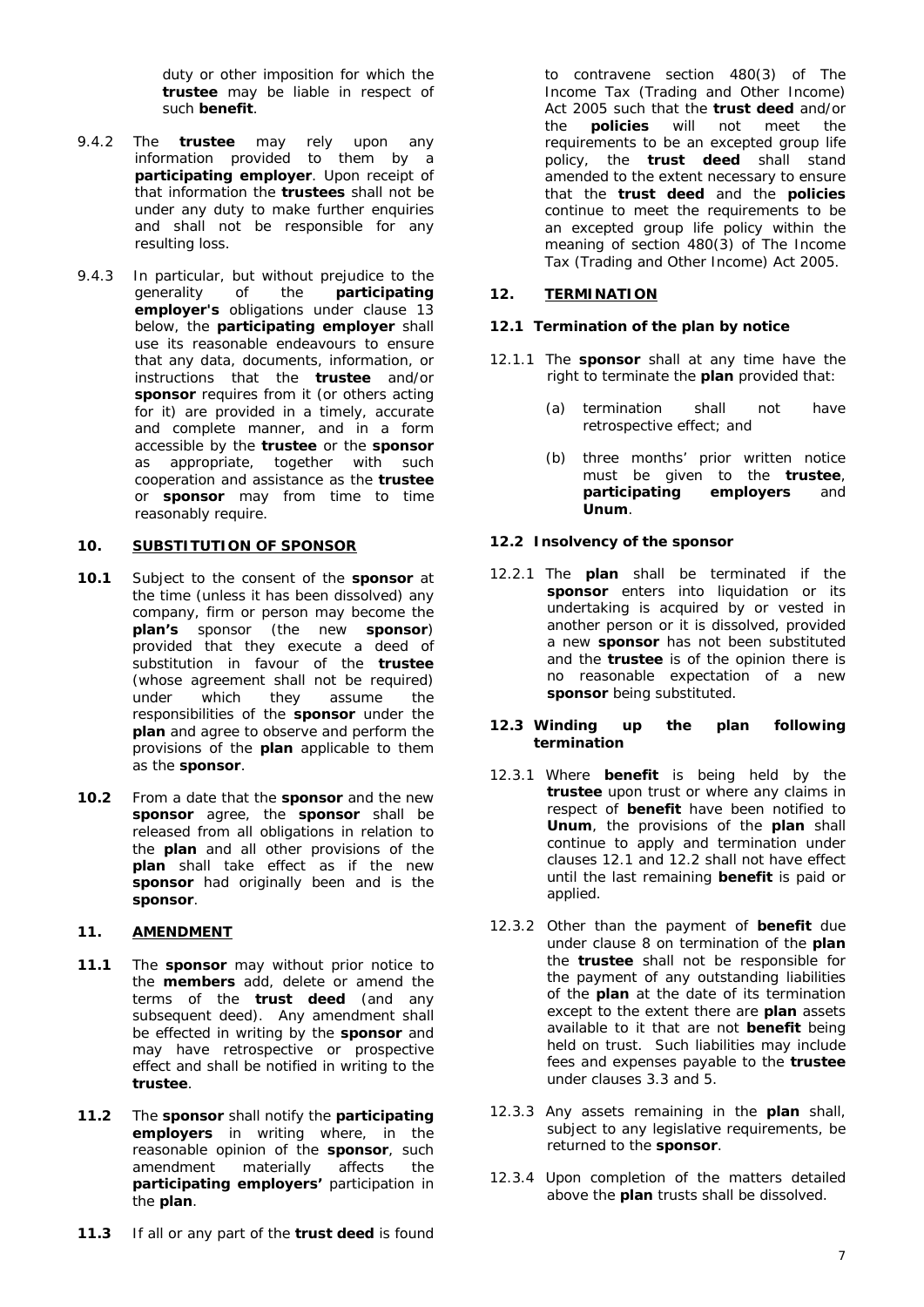## **13. CONFIDENTIALITY**

- <span id="page-7-0"></span>**13.1** Each party will treat as confidential all information (whether provided orally, in writing or in any other form) provided to it pursuant to, or in connection with this **trust deed** or any notice of participation, including in connection with the services provided under the **plan**. The parties acknowledge that the disclosing party retains all proprietary rights in its confidential information.
- 13.2 The obligations of confidentiality in clause [13.1](#page-7-0) shall not apply to any information which:
	- (a) is or becomes public knowledge other than as a consequence of breach of this **trust deed**; or
	- (b) is already in the possession of the other party without restriction before the date of receipt from the disclosing party; or
	- (c) is required to be disclosed by any applicable law, professional or regulatory authority or order of a court of competent jurisdiction.
- **13.3** This clause [13](#page-6-3) shall survive termination of or expiry of any **participating employer's** participation in the **plan**.

## <span id="page-7-1"></span>**14. DATA PROTECTION**

**14.1** In this clause [14](#page-7-1) the following terms shall have the definitions given to them in the Data Protection Legislation (as defined<br>below): "data", "controller", below): "**data**", "**controller**", "**processor**", "**data subject**", "**personal data**", "**processing**" (and "**process**", "**processes**" and "**processed**" shall be construed accordingly), and, unless otherwise expressly stated or the context otherwise requires, the following words and expressions shall have the following meanings:

> "**data protection legislation**" means: any law, enactment, regulation, regulatory policy, by law, ordinance or subordinate legislation relating to the processing, privacy, and use of personal data, as applicable to the **plan**, and/or a party to the **trust deed**, including:

- (a) the Data Protection Act 2018 and any amending or subsequent laws or regulations in the UK;
- (b) the Regulation of the European Parliament and of the Council on the protection of natural persons with regard to the processing of personal data and on the free movement of such data, and repealing Directive 95/46/EC (General Data Protection Regulation)

(EU 2016/679) ("**GDPR**") and/or any corresponding or equivalent national laws or regulations; and

(c) any mandatory judicial or administrative interpretation of any of the above, and any mandatory guidance, guidelines, codes of practice, approved codes of conduct or approved certification mechanisms issued by any relevant supervisory authority,

in each case, as in force and applicable, and as may be amended, supplemented or replaced from time to time; and

"**plan personal data**" means **personal data** relating to **members** of the **plan** including such **personal data** provided to or made available to the **sponsor** and/or the **trustee** by or on behalf of the **participating employer** or provided to or made available to the **participating employer** by or on behalf of the **sponsor**  and/or the **trustee** in connection with this **trust deed**.

- **14.2** Each of the **sponsor**, the **trustee** and every **participating employer** (each a "**party**") agrees and acknowledge that it shall each process **plan personal data** as data controllers and each **party** shall comply with **data protection legislation** and its obligations under the **trust deed** in connection with the **processing** of **plan personal data** as a **data controller** in accordance with its obligations under **data protection legislation**.
- **14.3** Each **party** shall implement appropriate technical and organisational measures to maintain the security of the **plan personal data** and prevent unauthorised or unlawful access to, or processing of, or any accidental loss, destruction or damage to the **plan personal data** in accordance with applicable **data protection legislation**.
- **14.4** Each **party** shall deal at its discretion with all **data subject requests** and complaints that it receives directly from a **data**  subject or the person making the complaint. The **parties** agree to provide reasonable and prompt assistance to each other as is necessary to enable the other **party** to comply with **data subject requests** and/or to respond to any other queries or **complaints** received from **data subjects** or **supervisory authorities**  and, in each case, related to the **plan personal data**.
- **14.5** Each **party** shall assist the others in complying with its obligations as **data controller** including by providing information as required by **data protection legislation** (and in particular Articles 13 and 14 of **GDPR**) to the other party and, if appropriate, to **data**